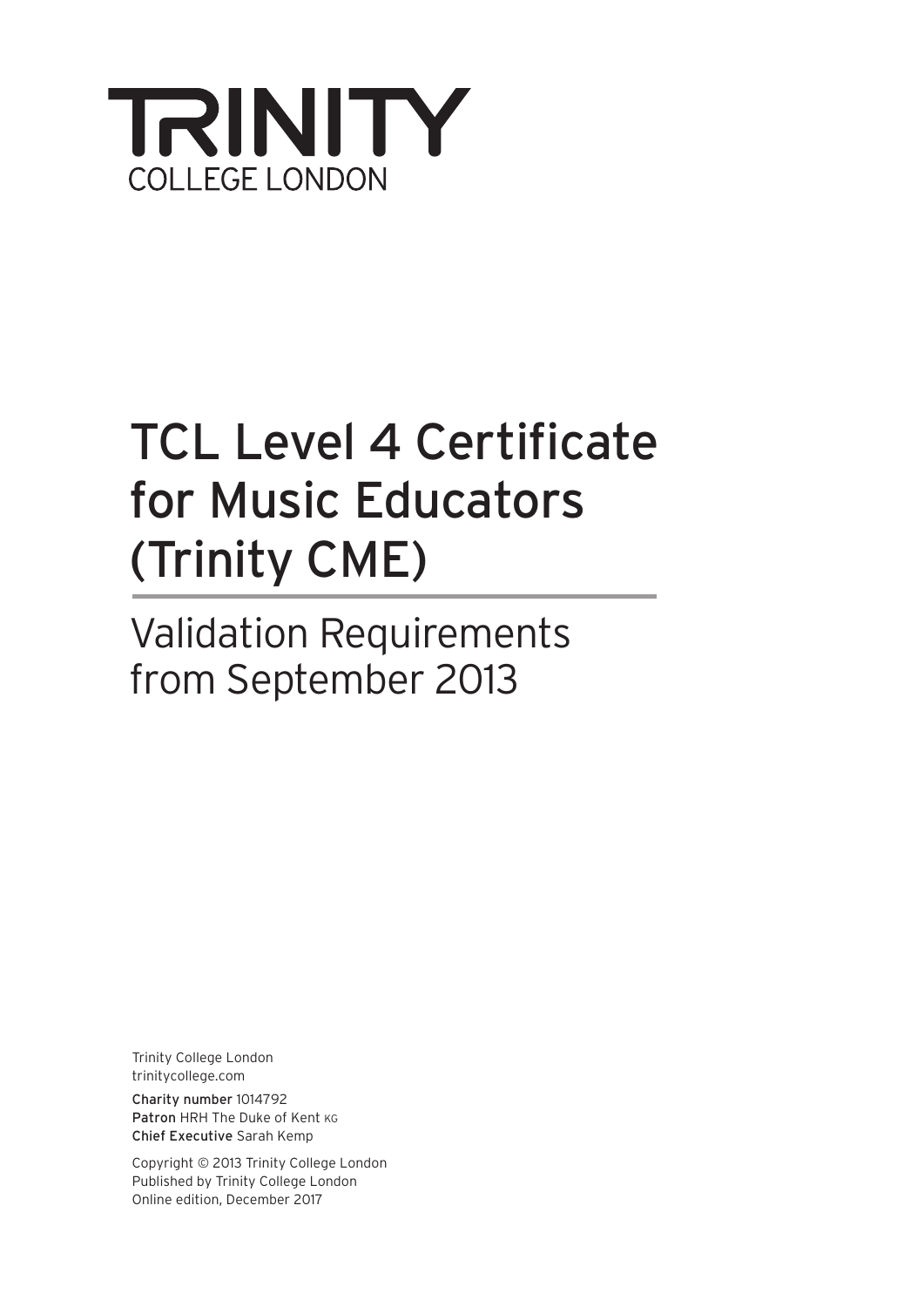# **Contents**

# **Contents**

| Introduction                                          |  |
|-------------------------------------------------------|--|
|                                                       |  |
|                                                       |  |
|                                                       |  |
| Criteria for validation                               |  |
|                                                       |  |
|                                                       |  |
|                                                       |  |
|                                                       |  |
|                                                       |  |
|                                                       |  |
|                                                       |  |
|                                                       |  |
|                                                       |  |
|                                                       |  |
|                                                       |  |
|                                                       |  |
|                                                       |  |
|                                                       |  |
|                                                       |  |
|                                                       |  |
|                                                       |  |
|                                                       |  |
| The validation and external quality assurance process |  |
|                                                       |  |
|                                                       |  |
| Validation                                            |  |
|                                                       |  |
|                                                       |  |
|                                                       |  |
|                                                       |  |
|                                                       |  |
|                                                       |  |
|                                                       |  |
|                                                       |  |
|                                                       |  |
|                                                       |  |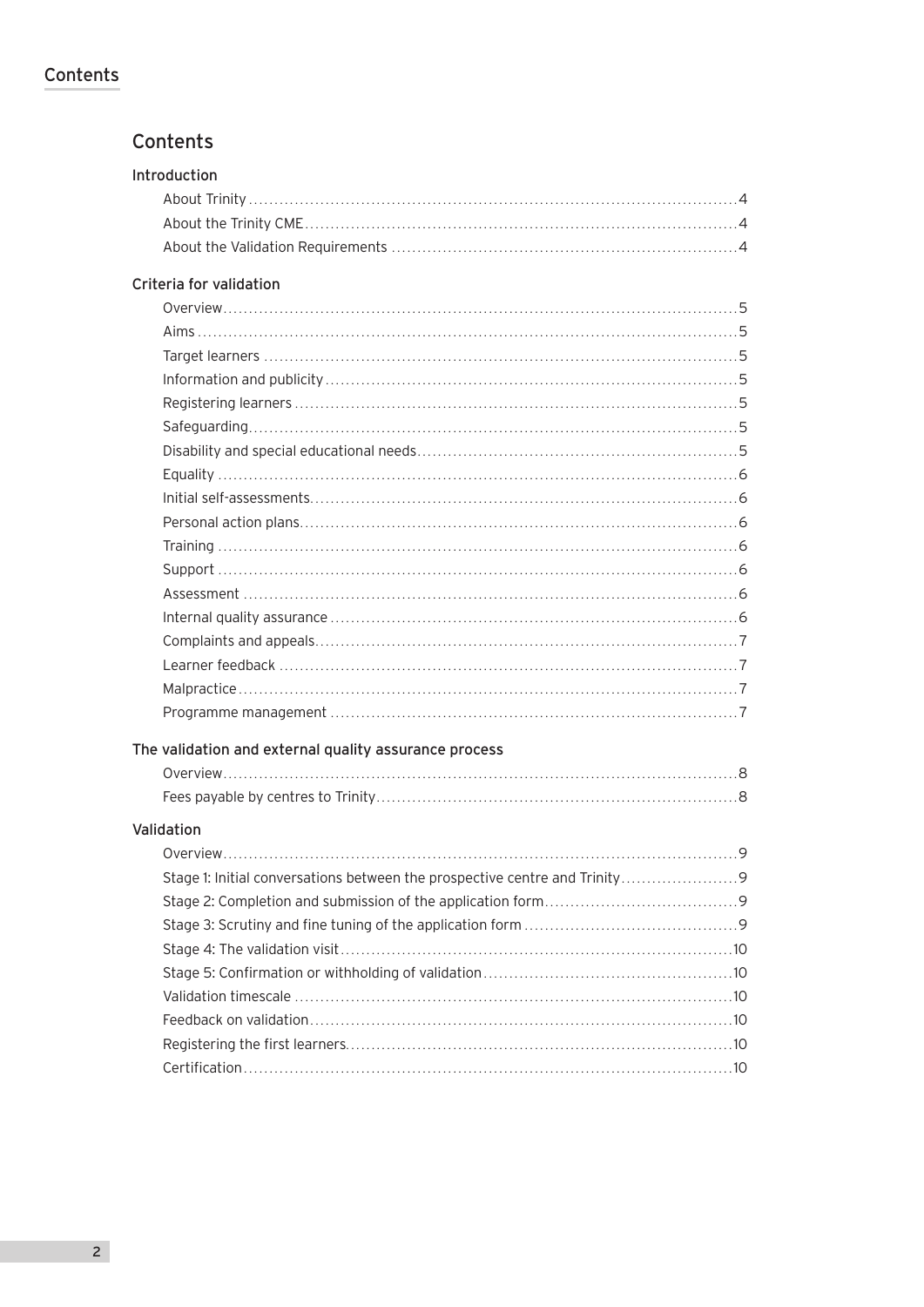# Contents continued

| External quality assurance and continuing validation |  |
|------------------------------------------------------|--|
|                                                      |  |
|                                                      |  |
|                                                      |  |
|                                                      |  |
|                                                      |  |
| Additional regulations and information               |  |
|                                                      |  |
|                                                      |  |
|                                                      |  |
|                                                      |  |
|                                                      |  |
|                                                      |  |
|                                                      |  |
|                                                      |  |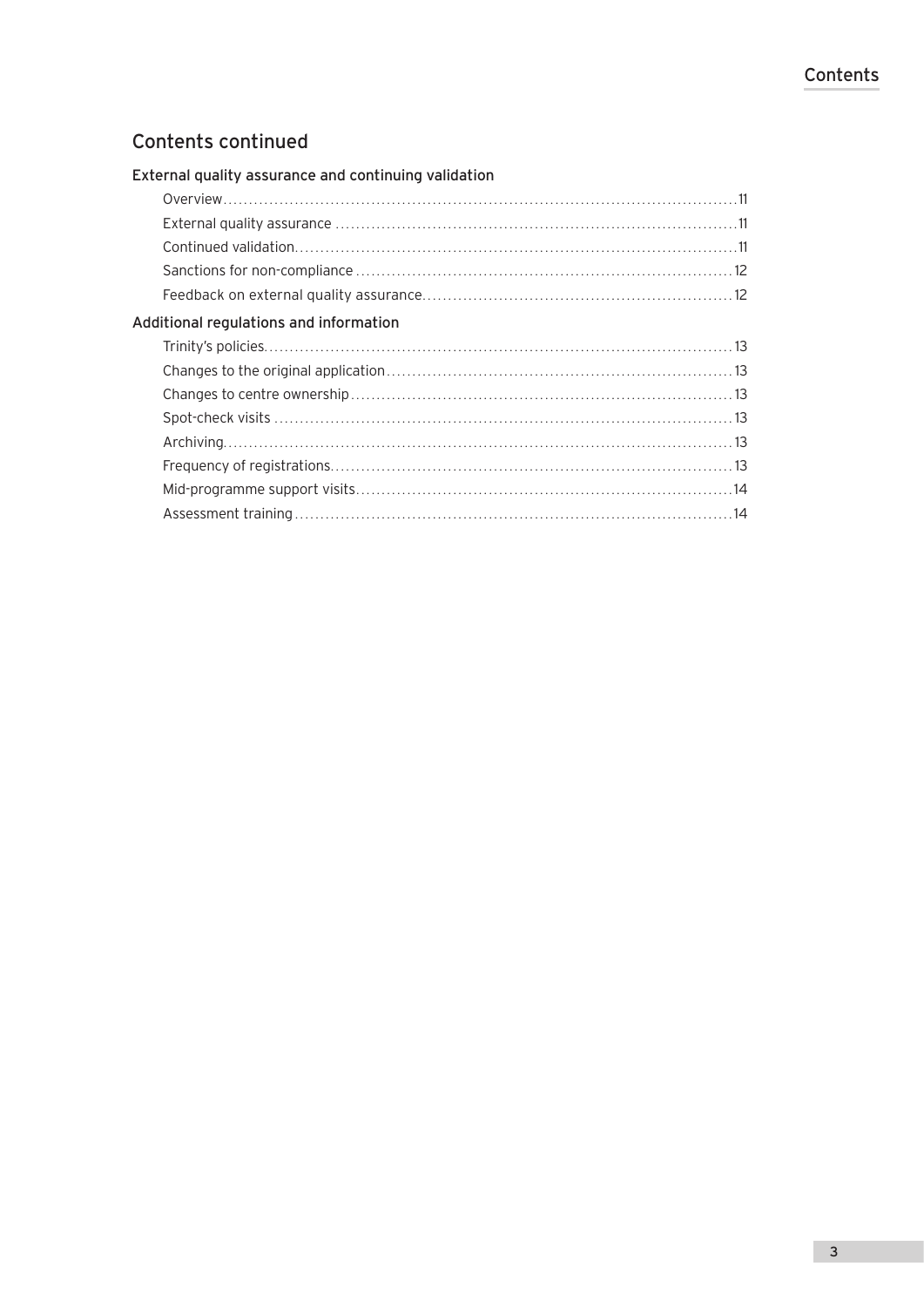# **Introduction**

# **About Trinity**

Trinity College London (Trinity) is an international awarding body and exam board that has provided qualifications and assessment since 1877. With a rich heritage of academic rigour and a positive, supportive approach to assessment, Trinity provides recognised and respected qualifications across a unique spectrum of communicative skills — from music, drama and arts activities to English language — at all levels. Each year over 750,000 candidates in over 60 countries take a Trinity assessment or qualification.

# **About the Trinity CME**

The Trinity CME is an accredited qualification linked to a flexible programme of learning. It encourages music educators to develop new skills, consolidate their understanding of the purposes of music education, and build their reflective practice, with the ultimate goal of enhancing their contribution to the musical learning of children and young people.

The Trinity CME is delivered by centres that are validated by Trinity to register, work with and assess learners. Centres might include music education hubs, schools, colleges, conservatoires, universities, employers, training providers and other organisations that work with music educators. Detailed information about the Trinity CME can be found in the Specification.

# **About the Validation Requirements**

These Validation Requirements set out the criteria for validation that all centres are required to meet, as well as Trinity's procedures and regulations for the validation and external quality assurance of centres. If centres need further advice on any aspect of the Trinity CME, they should contact the Teacher Development (Music) department at Trinity:

◗ Teacher Development (Music) department

T +44 (0)20 7820 6108 E cme@trinitycollege.com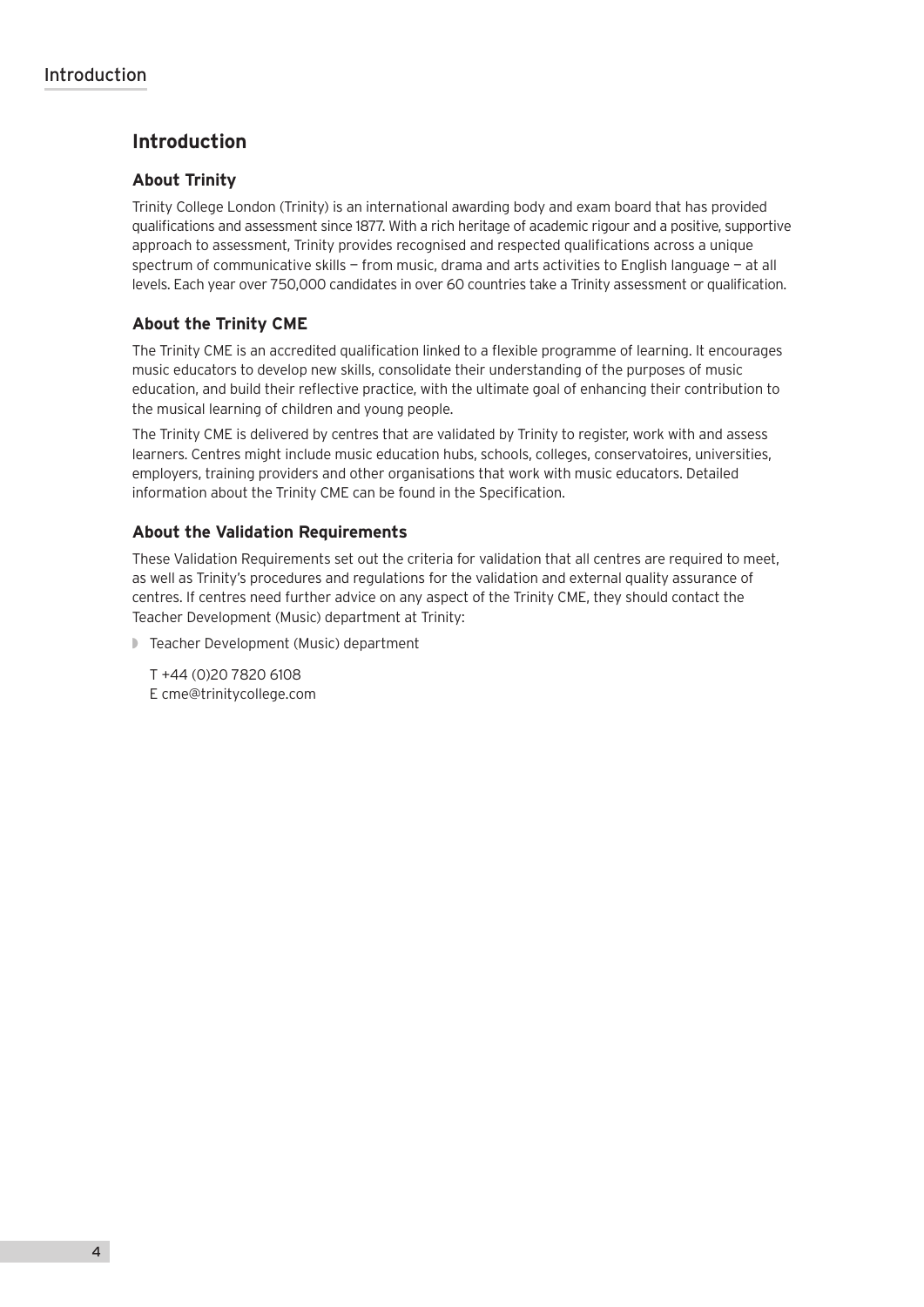# **Criteria for validation**

# **Overview**

Broadly, centres that are validated by Trinity to deliver the Trinity CME are responsible for:

- ◗ registering learners, taking into account the entry requirements of the Trinity CME
- ◗ enabling each learner to undertake an initial self-assessment to map their prior knowledge and experience against the complete learning outcomes and assessment criteria of the Trinity CME
- ◗ developing and agreeing a personal action plan with each learner that is based on their initial selfassessment, setting out any training and support that will be put in place to help the learner meet the assessment criteria, and detailing ways in which the learner can compile their portfolio of evidence for assessment
- ◗ putting in place training and support as set out in learners' personal action plans
- ◗ assessing learners
- ◗ undertaking internal quality assurance of assessments
- ◗ undertaking all of the above as part of a coherent programme with appropriate policies and procedures.

Trinity's role is to validate centres and undertake external quality assurance. No centre can deliver the Trinity CME until it has been validated by Trinity, and no centre can continue to deliver the Trinity CME without being subject to external quality assurance.

In order to achieve validation, centres must meet the following specific criteria:

## **Aims**

Centres must be able to state any aims of their Trinity CME programmes that are additional to those stated (see 'About the Trinity CME'). These might be specific to the needs of their target learners and/ or related to their own development as organisations.

# **Target learners**

Centres must be able to identify their target groups of learners and state estimated numbers of learners for each of the next three years.

# **Information and publicity**

Centres must be able to detail how they will provide clear and comprehensive information to learners, which must:

- ◗ accurately reflect details of all aspects of the programme
- ◗ accurately reflect details of any fee structures
- be given to learners before they register and pay any fees.

Centres must also detail any plans to publicise their programmes.

## **Registering learners**

Centres must be able to detail their procedures for verifying that learners meet the entry requirements as detailed in the Specification. Centres should also be able to detail their administrative procedures for registering learners and maintaining secure, accurate and up-to-date learner records.

# **Safeguarding**

Centres must be able to detail their procedures for establishing learners' suitability for working with children and young people. This must include an up-to-date DBS check for all learners.

# **Disability and special educational needs**

Centres must be able to detail the special provision and reasonable adjustments that will be put in place to enable learners with disabilities and/or special educational needs to participate fully in their programmes.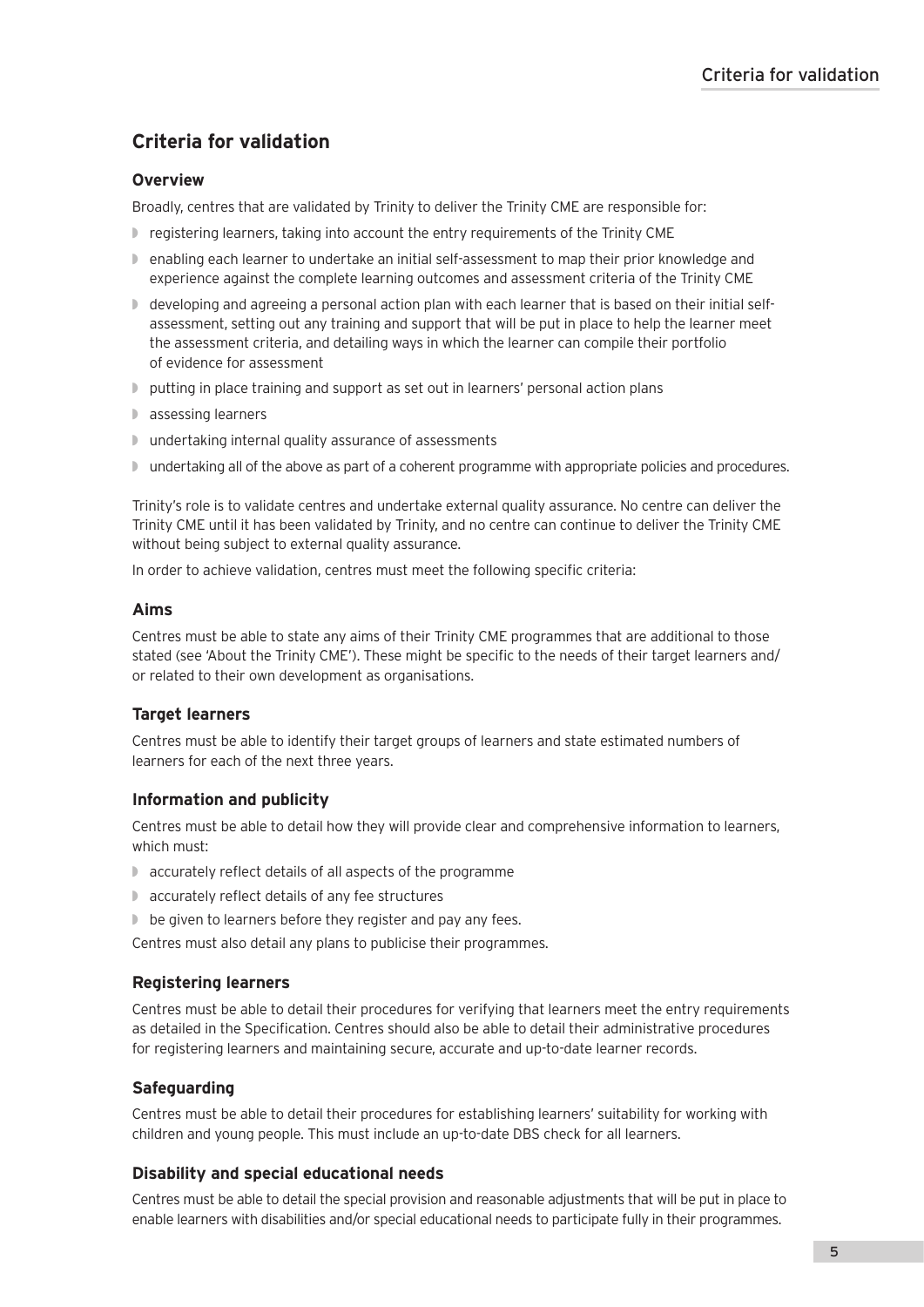## **Equality**

Centres must be able to state their equal opportunities policy.

#### **Initial self-assessments**

Centres must be able to detail how they will enable each learner to undertake an initial self-assessment in order to map their prior knowledge and experience against the complete learning outcomes and assessment criteria of the Trinity CME.

## **Personal action plans**

Centres must be able to detail how they will develop, agree and maintain a personal action plan with each learner that is based on their initial self-assessment, setting out any training and support that will be put in place to help the learner meet all of the assessment criteria, and detailing ways in which the learner can compile their portfolio of evidence for assessment. Centres should note that personal action plans should be viewed as ongoing documents, subject to regular review and development.

#### **Training**

Centres must be able to detail how they will put in place training as set out in learners' personal action plans. Centres must also be able to state how training will be arranged to fit around learners' professional commitments.

#### **Support**

Centres must be able detail any additional support that will be provided for learners, whether in the form of face-to-face tutorials, by telephone or online. There is no requirement for centres to provide any particular type or level of support, but centres are required to reflect on the needs of their learners and provide a type and level of support that is appropriate to those needs.

#### **Assessment**

Centres must be able to detail how they will assess learners in line with the assessment principles in the Specification. Specifically, they must able to state:

- the individuals who will carry out assessments and their competence to do so
- ◗ their procedures for ensuring that new assessors will be supported by more experienced assessors
- ◗ how the authenticity and currency of evidence will be verified
- ◗ how they will ensure that evidence is of sufficient quality to make valid and reliable assessment decisions
- ◗ how they will take appropriate action to safeguard the children and young people who feature in evidence generated in the real working environment.

In addition, centres must be able to detail their procedures for the recognition of prior learning and experience, specifically:

- ◗ how they will help learners evidence prior learning and experience against the assessment criteria where prior learning and experience does not take the form of a formal qualification
- ◗ how they will ensure that any recognition of prior learning is sufficient and appropriate to ensure the reliability and validity of the assessment outcome.

#### **Internal quality assurance**

Centres must be able to detail how they will internally quality assure their programmes. Specifically, they must be able to state:

- ◗ the individuals who will carry out internal quality assurance and their competence to do so
- ◗ how they will monitor initial self-assessments and personal action plans
- ◗ how they will monitor training and support
- ◗ how they will brief and monitor assessors
- ◗ how they will sample and verify assessments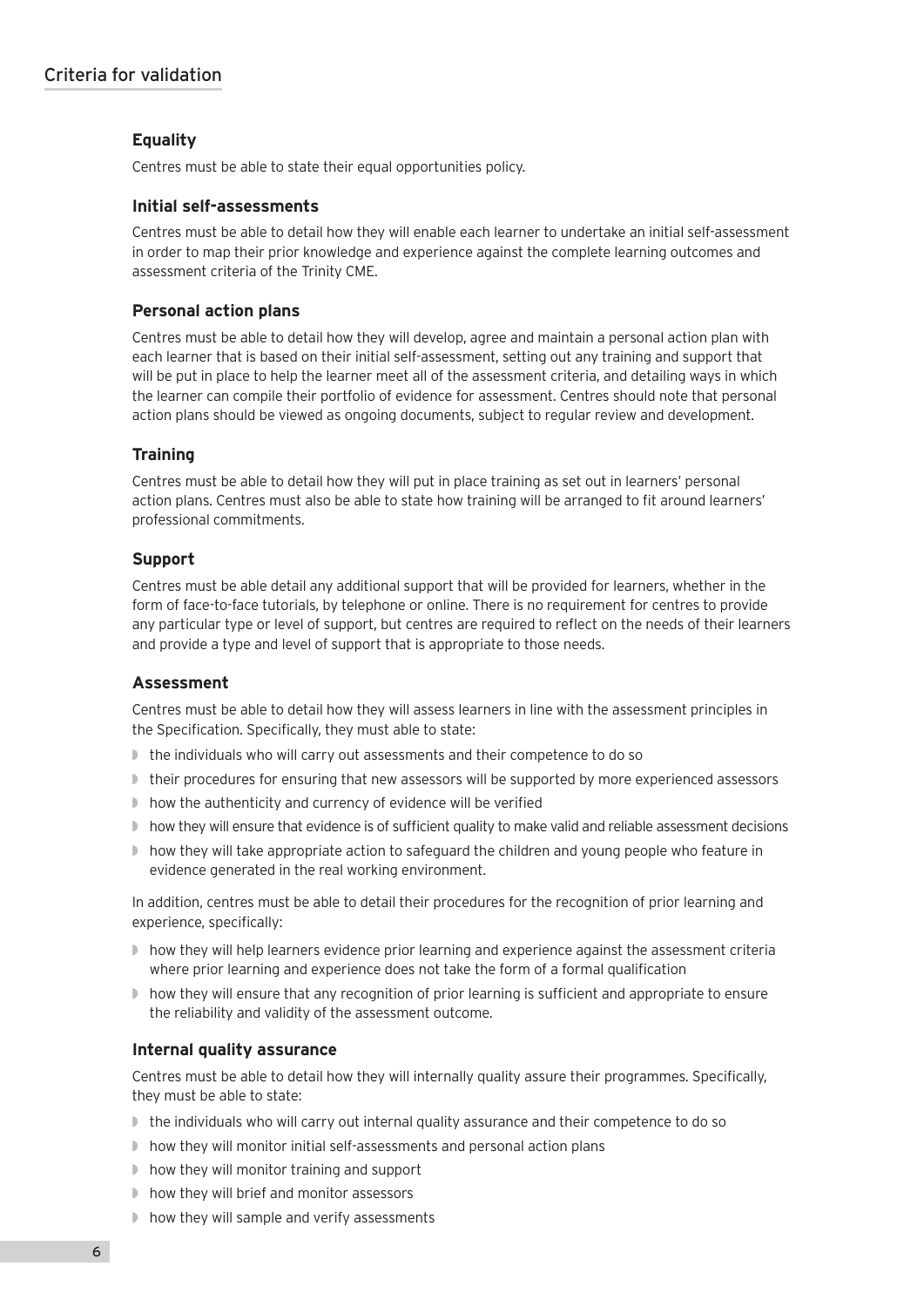# **Complaints and appeals**

Centres must be able to detail their policies and procedures for dealing with complaints and appeals from learners. These could include:

- ◗ appeals against assessment outcomes
- ◗ complaints about administrative issues
- ◗ disputes over financial transactions
- ◗ complaints about training and support.

Centres should note that all complaints and appeals must be reported to Trinity along with any actions that have been taken to deal with them. Trinity's policies for dealing with complaints and appeals can be found at trinitycollege.com/policies

## **Learner feedback**

Centres must be able to detail their procedures for gathering and responding to learner feedback.

## **Malpractice and maladministration**

Centres must be able to detail their policies and procedures for dealing with suspected or reported malpractice by learners. This could include:

- ◗ providing false identification
- ◗ falsifying evidence for assessment
- ◗ plagiarism of other learners' work or ideas that goes beyond the normal sharing of ideas
- ◗ attempting to influence assessment.

Centres must also be able to state their policies and procedures for dealing with suspected or reported malpractice and maladministration by centre staff. This could include:

- ◗ failure to carry out sufficient background checks on learners
- ◗ failure to keep secure, accurate and up-to-date learner records
- ◗ failure to observe agreed assessment or quality assurance procedures
- ◗ inadequate programme management.

Centres should note that all complaints and appeals must be reported to Trinity along with any actions that have been taken to deal with them. Trinity's policies for dealing with malpractice and maladministration can be found at trinitycollege.com/policies

## **Programme management**

Centres must be able to detail how they will manage and resource their programmes in order to undertake all of the duties covered by the criteria for validation.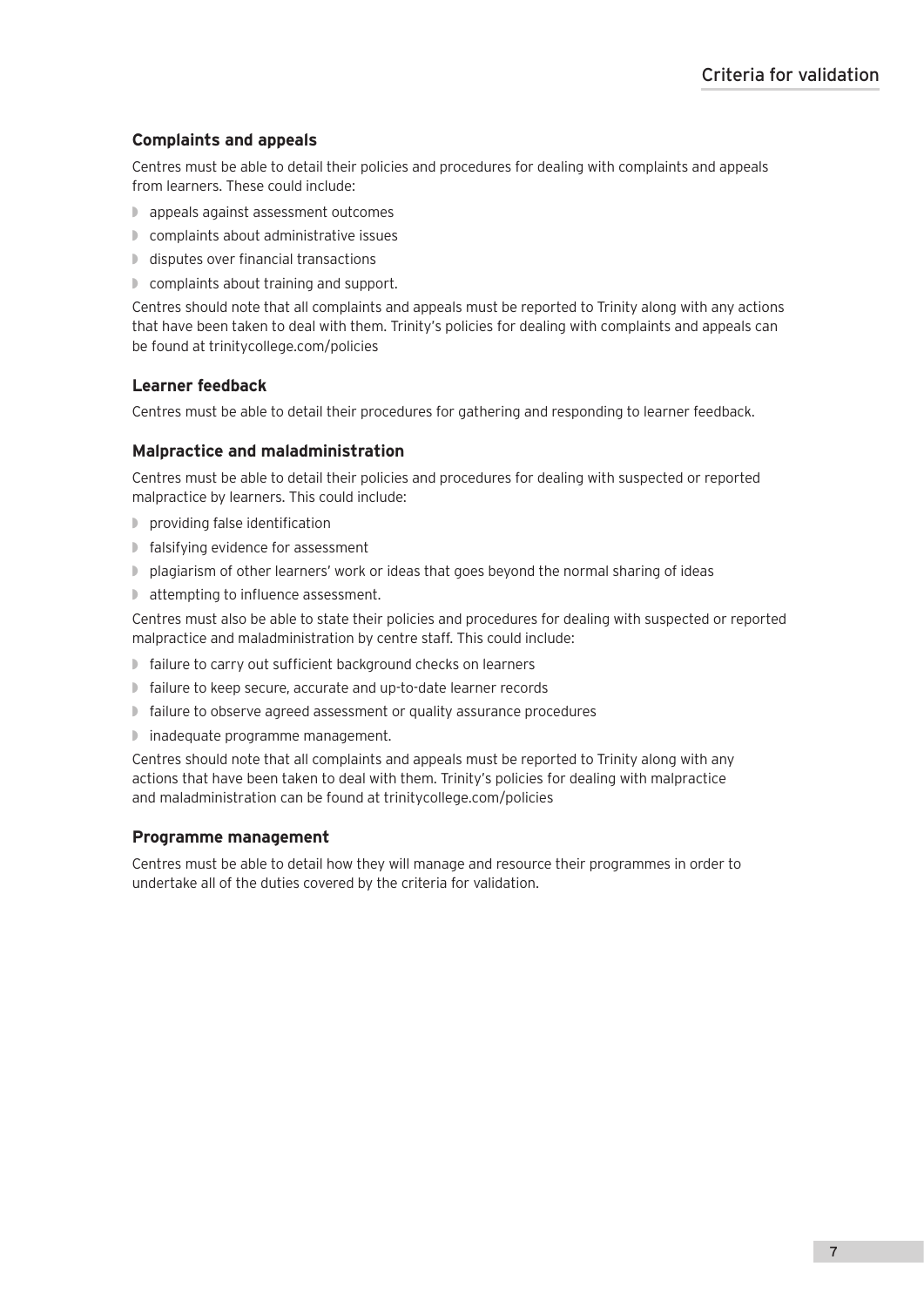# **The validation and external quality assurance process**

## **Overview**

Broadly, the validation and external quality assurance process works as follows:



# **Fees payable by centres to Trinity**

Unless otherwise stated, the following fees are payable to Trinity:

- ◗ application fee
- ◗ validation visit fee
- ◗ registration/external quality assurance/certification fees.

Details of fees are available from the Teacher Development (Music) department. Once validated, centres are free to set their own fees to learners, factoring in any costs associated with running their Trinity CME programmes. Centres may subsidise or part-subsidise learners if they wish, or charge different fees depending on the amount of training and support needed by each learner.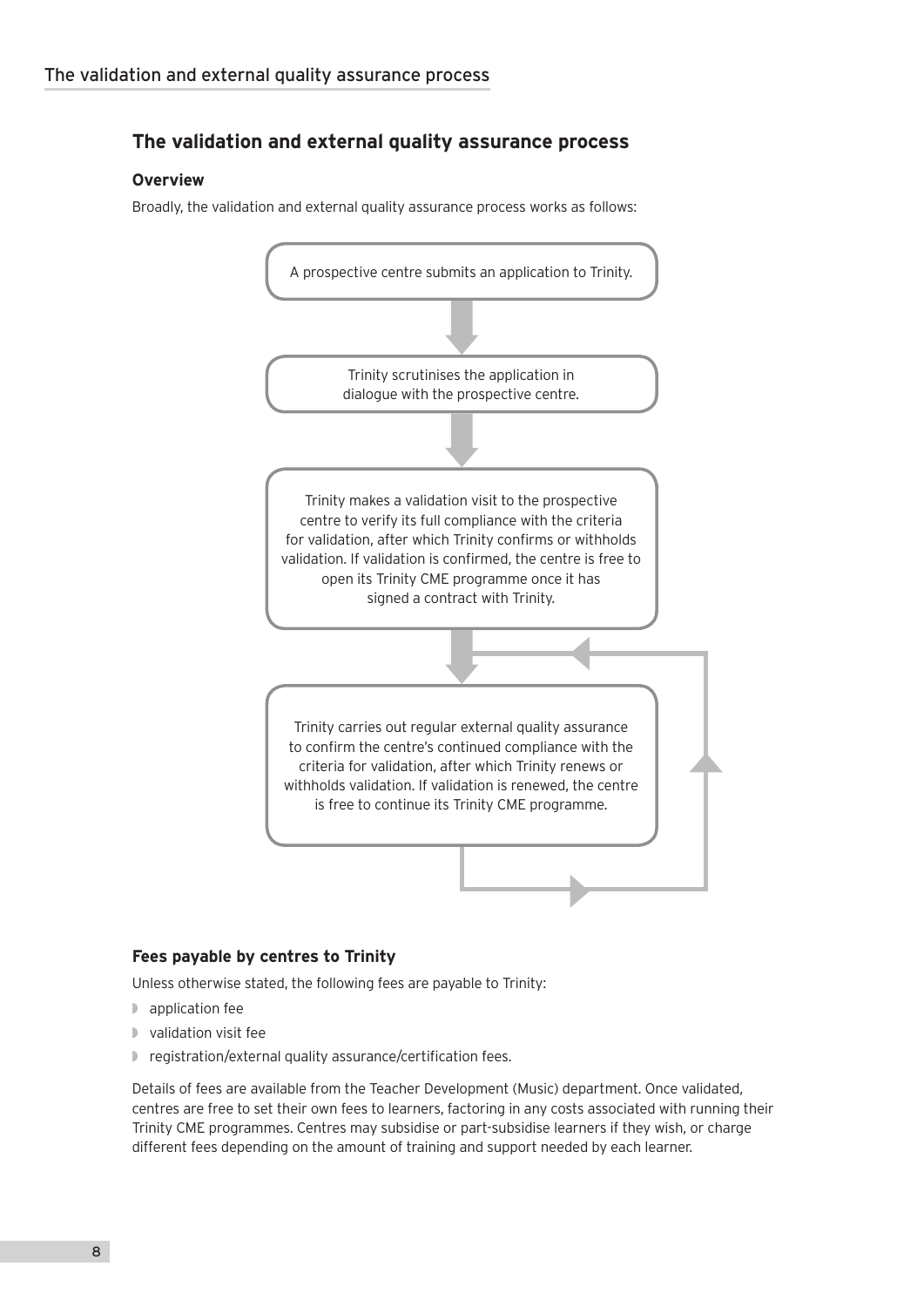# **Validation**

## **Overview**



# **Stage 1: Initial conversations between the prospective centre and Trinity**

Before making an application, a prospective centre is advised to make contact with the Teacher Development (Music) department to gain a full understanding of what is involved in becoming a centre.

## **Stage 2: Completion and submission of the application form**

If, following its initial conversations with Trinity, the prospective centre wishes to make an application, it may do so by completing and submitting the application form, which is available from the Teacher Development (Music) department. This must include information on how it will meet all of the criteria for validation.

The application fee must be submitted with the application form.

## **Stage 3: Scrutiny and fine tuning of the application**

Each application is scrutinised by the Teacher Development (Music) department and independently by a member of the Trinity CME Quality Assurance Panel. Once scrutiny is complete, Trinity sends the prospective centre a list of recommendations for amendments and/or additions to its application, which it should use to fine tune and resubmit its application. This process continues until Trinity notifies the prospective centre that its application is acceptable.

If at any point during this process Trinity decides that a prospective centre will not be able to meet the criteria for validation, it will advise the prospective centre not to proceed with its application and give detailed reasons to support this decision.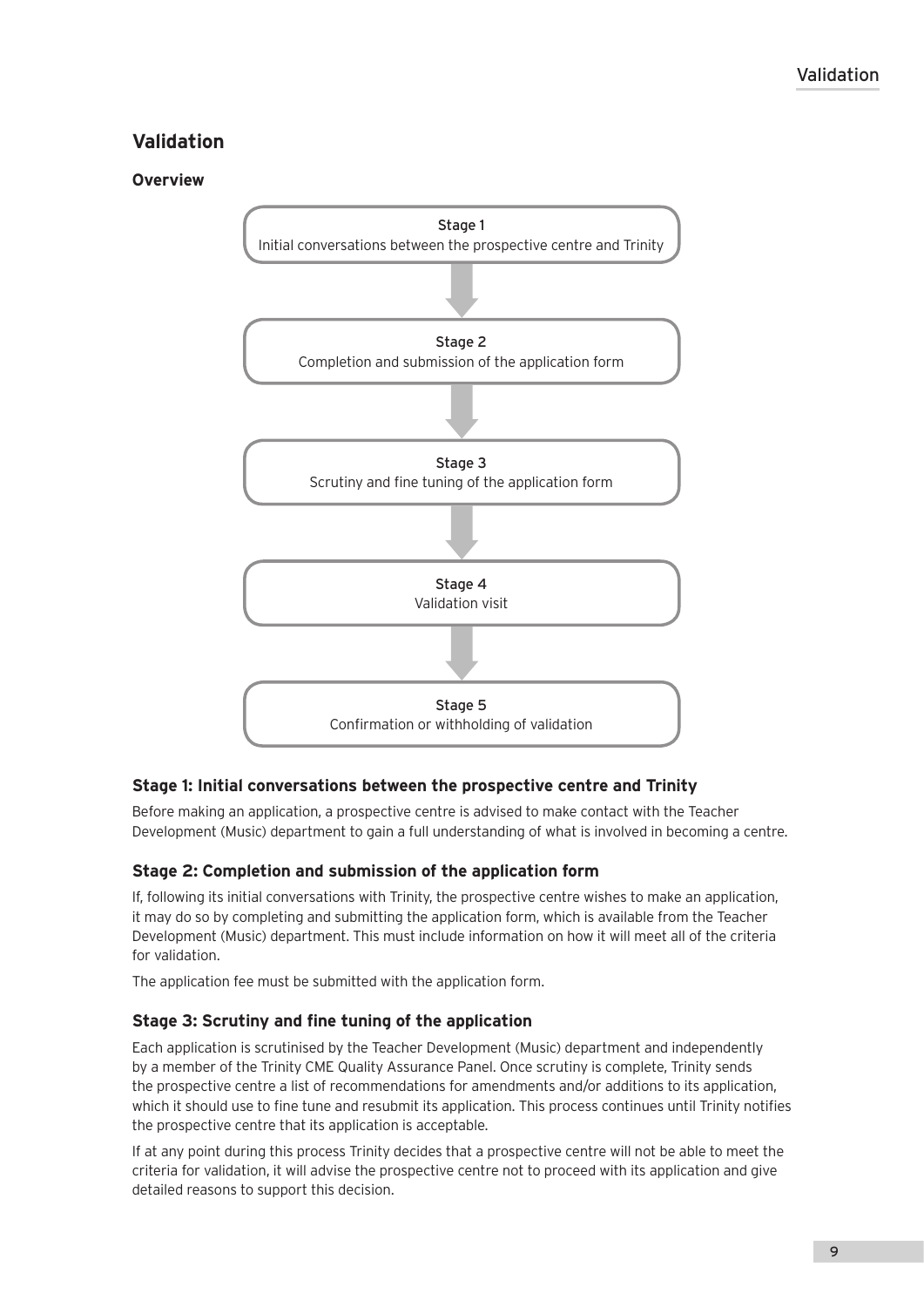## **Stage 4: The validation visit**

Once Trinity and the prospective centre have agreed that an application is acceptable, a member of the Teacher Development (Music) department and/or a member of the Trinity CME Quality Assurance Panel will visit the centre to verify all details contained within the application. This includes:

- ◗ reviewing and discussing all aspects of the application and verifying the prospective centre's compliance with all of the criteria for validation
- ◗ reviewing all documentation referred to in the application, including CVs of key staff, registration forms, self-assessment templates, personal action plan templates, assessment documentation and internal quality assurance documentation
- ◗ viewing any premises or resources that are integral to assessment
- meeting key staff and discussing the details of their roles.

The validation visit applies to all centres and will be arranged for a mutually convenient time. The validation visit fee is payable after the validation visit.

## **Stage 5: Confirmation or withholding of validation**

After the validation visit, Trinity will confirm in writing one of the following outcomes:

- 1. The application meets all of the criteria for validation, and the centre is invited to enter into a contract with Trinity. The centre is then formally validated and may be publicised as such.
- 2. The application meets most of the criteria for validation and can be validated subject to amendments specified by Trinity. The prospective centre and Trinity agree on a date by which the amendments will be made. If the amendments are made to Trinity's satisfaction, the centre is invited to enter into a contract with Trinity. The centre is then formally validated and may be publicised as such.
- 3. The application needs to be significantly revised in order to be considered further. The prospective centre is invited to indicate in writing whether it wishes to proceed.
- 4. The application does not meet the validation criteria, and validation is withheld.

#### **Validation timescale**

The validation process usually takes six or more weeks. This is in view of the level of detail involved in the validation process.

#### **Feedback on validation**

Centres are sent a questionnaire at the same time as Trinity's confirmation in writing of the outcome of the validation process. This is a non-mandatory opportunity for centres to comment on the validation process and offer any feedback to Trinity. Centres may also contact the Teacher Development (Music) department at any time with any questions or feedback about the Trinity CME.

#### **Registering the first learners**

Once validated, a centre must register its first learners within six months of validation. A centre that is unable to register any learners within this time should contact the Teacher Development (Music) department, and may be subject to an additional validation visit.

Registration/external quality assurance/certification fees are charged on a per-learner basis and must be paid by the centre to Trinity immediately after each learner registers with the centre. Trinity will issue a unique learner number for each learner on receipt of these fees.

## **Certification**

A newly validated centre must inform Trinity as soon as it deems that learners have achieved the Trinity CME. Trinity will verify that this is the case before certificating learners. Once the centre has successfully undergone its first round of external quality assurance, it will gain automatic certification rights, although Trinity reserves the right to withhold automatic certification rights from any centre, or to give only limited certification rights. Trinity will certificate any learners from a centre with automatic certification rights as soon as the centre informs Trinity that learners have achieved the Trinity CME.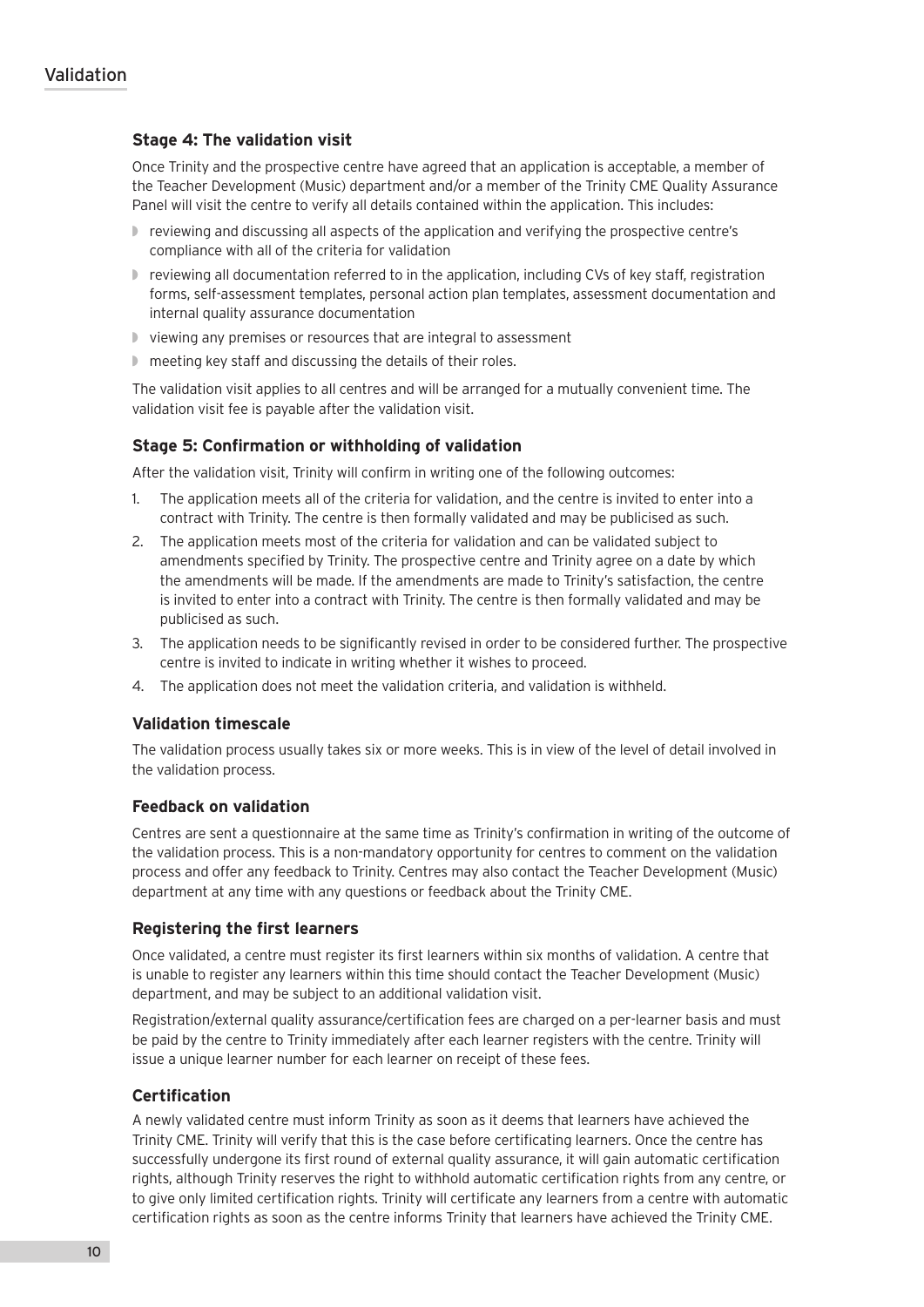# **External quality assurance and continued validation**

# **Overview**

Each centre is subject to regular external quality assurance from Trinity, the purpose of which is to confirm that the centre continues to comply with the criteria for validation as detailed in its application and as verified at the validation visit. External quality assurance has the following outcomes:

- 1. No non-compliance issues are raised, and the centre's validation is renewed.
- 2. Issues of non-compliance are raised. Sanctions for non-compliance are imposed, which could result in the centre's validation being withdrawn.

# **External quality assurance**

External quality assurance takes place at intervals determined by Trinity, taking into account the number of learners currently registered with the centre and the stage they have reached. This will be at least once a year, although Trinity reserves the right to carry out external quality assurance more frequently as it deems necessary. Some aspects of external quality assurance, such as the sampling of assessments, may be carried out remotely, but an external quality assurance visit will be made at least once a year.

External quality assurance is carried out by a member of the Trinity CME Quality Assurance Panel and/ or a member of the Teacher Development (Music) department. It serves to:

- ◗ confirm that all criteria for validation continue to be met as verified at the validation visit
- ◗ review an appropriate sample of documentation, including learner records, initial self-assessments and learner feedback forms
- ◗ review an appropriate sample of assessments in order for Trinity to verify that the centre's assessments are sound
- ◗ review an appropriate sample of internal quality assurance decisions in order for Trinity to verify that the centre's internal quality assurance is sound
- review the overall success of the programme and address areas for improvement
- record estimated numbers of learners for each of the next three years

No fee is payable for external quality assurance as it covered in the per-learner registration/external quality assurance/certification fee.

*Continued on next page*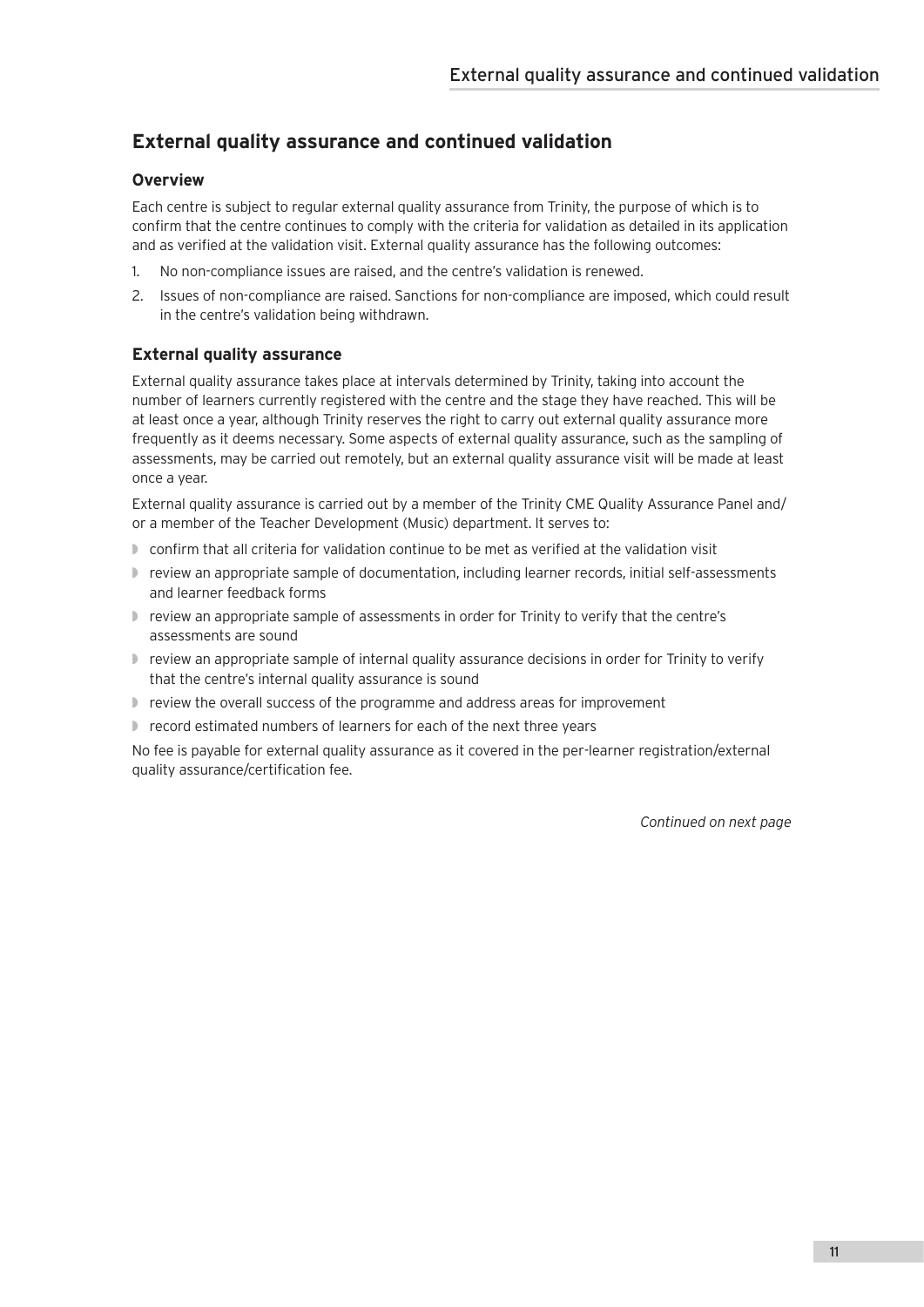# **Continued validation**

Once external quality assurance has been carried out, a copy of the external quality assurance report is sent to the centre together with a letter from Trinity confirming one of the following outcomes:

- 1. No non-compliance issues have been identified, and the centre continues to meet all of the criteria for validation. Validation is renewed.
- 2. Issues of non-compliance have been identified, triggering sanctions for non-compliance as follows:

#### **Sanctions for non-compliance**

| Level        | Non-compliance                                                                                                                                                                                                                                                                                       | Sanction                                                                                                                                                                                                                                                                                                                                                                                                                          |
|--------------|------------------------------------------------------------------------------------------------------------------------------------------------------------------------------------------------------------------------------------------------------------------------------------------------------|-----------------------------------------------------------------------------------------------------------------------------------------------------------------------------------------------------------------------------------------------------------------------------------------------------------------------------------------------------------------------------------------------------------------------------------|
| Green        | No non-compliance issues have<br>been identified.                                                                                                                                                                                                                                                    | No sanctions are applicable. Validation is renewed.                                                                                                                                                                                                                                                                                                                                                                               |
| Yellow       | Non-compliance issues have been<br>identified, but there is no threat to<br>the integrity of assessment decisions.                                                                                                                                                                                   | The centre is subject to agreed actions within a<br>specified timeframe to address the non-compliance<br>issues. The centre's performance is monitored until<br>the agreed actions have been undertaken, after<br>which validation is renewed.                                                                                                                                                                                    |
| Amber        | Non-compliance issues have been<br>identified that could lead to a<br>threat to the integrity of assessment<br>decisions, risking invalid claims to<br>certification; or non-compliance<br>issues leading to a yellow sanction<br>have not been rectified within the<br>specified timeframe.         | Automatic certification rights are suspended, and<br>all certification claims must be approved by Trinity.<br>The centre is subject to an agreed action plan<br>detailing corrective actions that must be implemented<br>within a specified timeframe before automatic<br>certification is resumed. The centre's performance<br>is monitored until the agreed actions have been<br>undertaken, after which validation is renewed. |
| Red          | Non-compliance issues have been<br>identified that are likely to lead to a<br>threat to the integrity of assessment<br>decisions, risking invalid claims to<br>certification; or non-compliance<br>issues leading to an amber sanction<br>have not been rectified within the<br>specified timeframe. | Registration and certification rights are suspended.<br>The centre is subject to an agreed action plan<br>detailing corrective actions that must be implemented<br>within a specified timeframe before registration and<br>certification is resumed. The centre's performance<br>is monitored until the agreed actions have been<br>undertaken, after which validation is renewed.                                                |
| <b>Black</b> | An irretrievable breakdown in<br>management and quality assurance<br>has been identified; or non-<br>compliance issues leading to a red<br>sanction have not been rectified<br>within the specified timeframe.                                                                                       | Validation is withdrawn.                                                                                                                                                                                                                                                                                                                                                                                                          |

## **Feedback on external quality assurance**

Centres are sent a questionnaire with the external quality assurance report. This is a non-mandatory opportunity for centres to comment on the external quality assurance process and offer any feedback to Trinity. Centres may also contact the Teacher Development (Music) department at any time with any questions or feedback about the Trinity CME.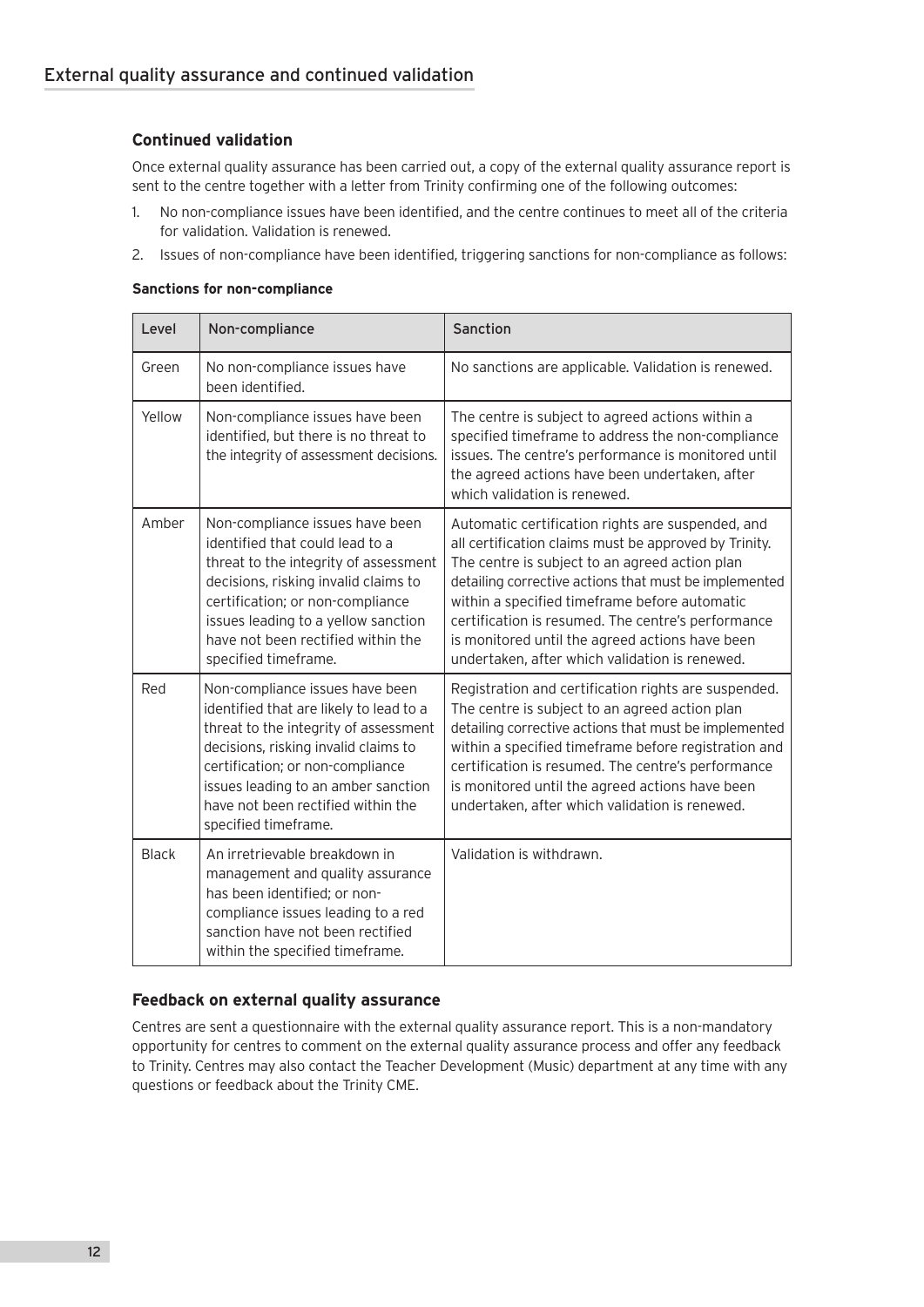# **Additional regulations and information**

# **Trinity's policies**

Centres are contractually bound to adhere to all of Trinity's policies, which are reviewed regularly and subject to periodic change. The policies cover:

- ◗ appeals
- ◗ complaints
- ◗ conflicts of interest
- ◗ invoicing
- ◗ disabled learners
- ◗ anti-bribery and corruption
- ◗ malpractice
- ◗ data protection.

Centres are advised to familiarise themselves with these policies, which can be found at trinitycollege.com/policies. Failure to comply with Trinity's policies could result in sanctions for non-compliance.

# **Changes to the original application**

A centre must submit any significant changes it proposes to make to its programme for Trinity's prior approval. Such changes could include:

- ◗ significant changes or additions to a programme's aims
- ◗ changes to assessment or internal quality assurance procedures
- ◗ changes to key staff.

If a centre makes significant changes to its programmes without submitting them for Trinity's prior approval, Trinity reserves the right to impose a revalidation visit at the centre's own cost, which could result in sanctions for non-compliance. Centres should contact the Teacher Development (Music) department if they are unsure about what might constitute a significant change.

## **Changes to centre ownership**

Any change to the ownership or control of a centre is likely to result in the centre being required to resubmit a new application for validation at the centre's own cost. Centres must inform Trinity before any change of ownership or control takes place.

## **Spot-check visits**

If Trinity has concerns about any aspect of a centre's programme that cannot be resolved remotely, Trinity reserves the right to impose a spot-check visit, which could result in sanctions for noncompliance. Spot-check visits are charged at Trinity's discretion at a rate up to and including that of a full validation visit.

# **Archiving**

All centres are required to retain each learner's complete documentation and assessment materials for 24 months after certification. Centres are also required to co-operate fully with requests from Trinity or from the regulatory body to share archived materials.

# **Frequency of registrations**

In most cases, centres that do not register any learners within 24 months will have their validation withdrawn and must reapply at their own cost if they wish to regain validation. If centres are concerned that they will not register any learners within a 24-month period, they should contact the Teacher Development (Music) department.